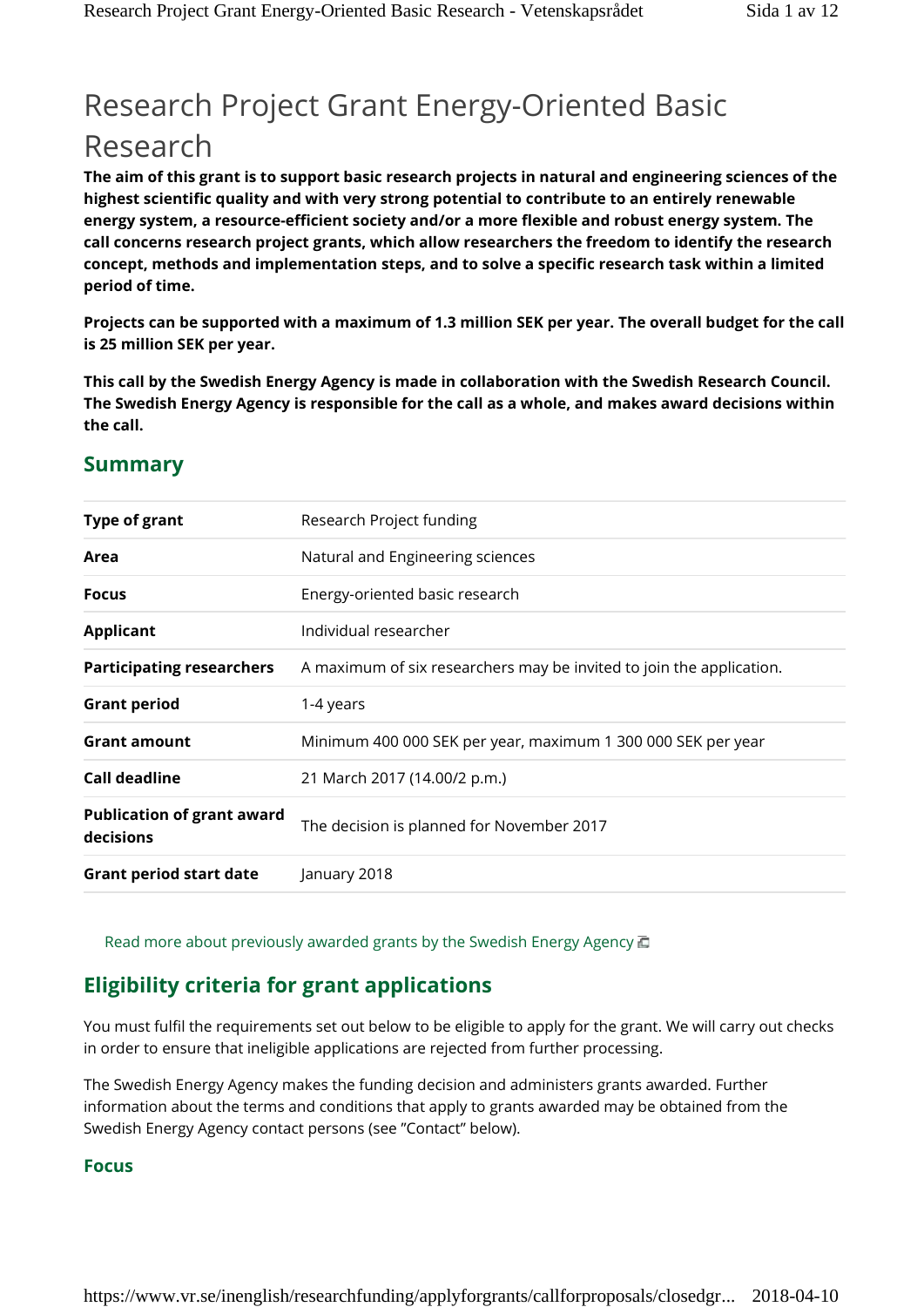In addition to being of high scientific quality, research projects covered by this call must show very strong potential to contribute to the transition to a long-term sustainable energy system, by facilitating the development of:

- An entirely renewable energy system
- A resource-efficient society
- A flexible and robust energy system.

This means that through the choice of project goal and approach, the projects shall have very good potential to solve a problem or develop new knowledge relating to crucial challenges to this development.

Collaboration with business parties, for example in a reference group, and other prerequisites that may contribute to ensuring the relevance of the project results and realising the project potential to contribute to the transition to a long-term sustainable energy system is considered a strength in the assessment.

The call supports basic research, i.e. experimental or theoretical work that in the first instance aims to acquire new knowledge about the fundamental causes of phenomena and observable facts, and that is not aimed at any direct commercial application or use.

#### **Applicant**

The research project grant is open to individual researchers. You will be the project leader and scientific supervisor of the project and your active participation in the project must equal at least 20 per cent of a fulltime equivalent. You must hold a Swedish doctoral degree or an equivalent foreign degree awarded no later than the deadline of this call. The date of issue will be considered to be the point in time when all the requirements of the degree were fulfilled, such as mandatory courses, the oral public defence of the doctoral thesis and the approved doctoral thesis.

The grant will be administered by a Swedish Higher Education Institution (HEI), or another public organisation in Sweden that fulfils the Swedish Research Council's requirements for administrating organisations  $\Box$ . Please note that you will not be able to apply unless your organisation is an approved administrating organisation.

#### **Number of applications and previous grants**

The eligibility criteria under this section only apply to the applicant and project leader, not to participating researcher.

#### **What grants may I apply for simultaneously?**

You may only submit one application for this grant under this call for applications in energy-oriented basic research. You may apply for this project grant in parallel with applications under other calls by the Swedish Research Council or the Swedish Energy Agency, but please state this in your research plan.

#### **What eligibility criteria apply to ongoing research grants?**

You may apply for a grant with this focus at the same time as being the project leader of an ongoing grant awarded by the Swedish Research Council, the Swedish Energy Agency or another funding agency. By ongoing grant, we refer to a previously awarded grant with a grant period that overlaps wholly or in part with the grant period of the current application.

Note: It is a requirement of the Swedish Energy Agency that progress reports, financial progress reports, final reports and final financial reports must be submitted within the time specified for all grants funded by the Agency. The Agency will verify that all your or your institution's reports have been submitted to the Energy Agency. In the case of a missing report, a funding decision cannot be taken until the report has been submitted. Please contact your administrating organisation if you are unsure whether all your final financial reports have been submitted.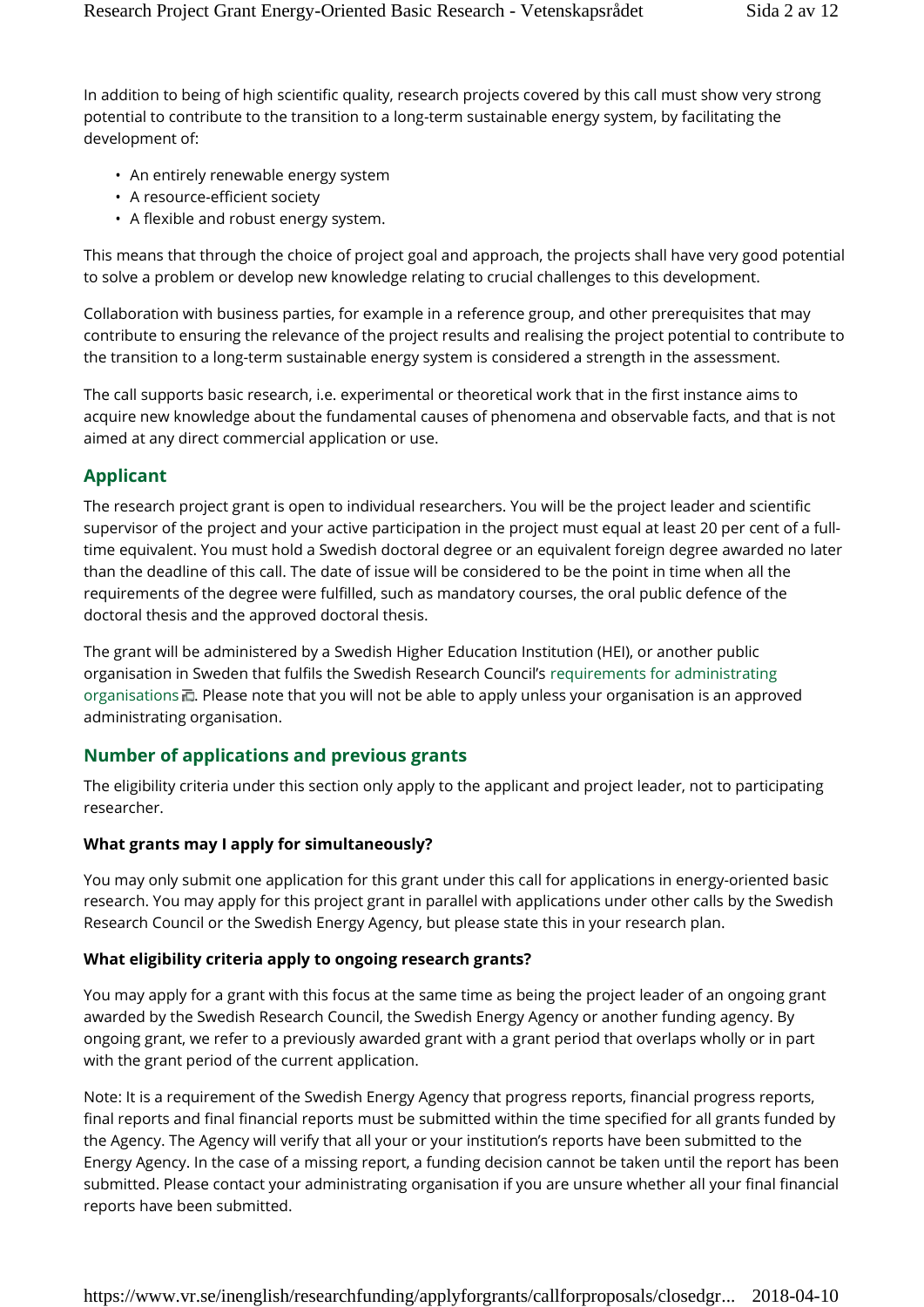# **Participating researchers**

You may include up to six participating researchers in your application, i.e. researchers with a doctoral degree whose scientific merits and competence will be crucial for the implementation of the proposed research activities. The participating researchers do not have to be employed by a Swedish Higher Education Institution (HEI).

Participating researchers will themselves have to enter the required information into Prisma, and link it to the application. Any other collaboration partners and their roles shall be described in the research plan (see instructions under Research plan below).

# **Costs and grant funding**

You may apply for and be awarded a maximum of 1 300 000 SEK per year, including indirect costs. You may apply for a minimum of 400 000 SEK per year, including indirect costs.

The grant may be used to cover all kinds of project-related costs, such as salaries (including your own salary, which must correspond to no more than your dedicated time in the project), premises costs, operating costs (such as consumables, travel costs including visits to research centres, publishing costs and minor equipment) and depreciation. The grant may however not be used for the following: costs covering activities at foreign HEIs, costs related to undergraduate education such as supervision of master theses or for scholarships. If a doctoral student takes part in the project, the grant may not be used to pay for his/her teaching hours.

Indirect costs for Swedish HEIs are covered according to the full-cost accounting principle. Indirect costs should be calculated according to the HEI's individual accounting model or according to the SUHF accounting model.

#### **Grant period**

You may apply for a grant period of a minimum of one and a maximum of four years, starting from January 2018. The first payment will be made in January 2018 at the earliest.

# **How do I apply?**

You apply electronically through Prisma,  $\blacksquare$  which is the application system used by the Swedish Research Council. You create an application in the Prisma system by filling out the text fields, retrieving information from your personal account, and attaching the required appendices.

In order for you to be able to apply, your organisation must have become an approved administrating organisation  $\Box$  and created an organisation account in Prisma.

Most of the required steps in Prisma are described in the User Manual and the FAQ answers . Please refer to these documents when writing your application.

Please avoid stating your or anybody else's full personal identity number in the application except where specifically requested.

#### **Creating a personal account in Prisma**

Before applying, you must create a personal account in Prisma $\Box$ , where you will store your personal data and your CV. The information only has to be entered once, and may subsequently be supplemented or amended whenever necessary. Since foreign peer reviewers are involved in most of the Swedish Research Council calls, we ask you to enter text in English in your CV data. The account will also enable you to register your publications for future use. Please note that publications stored in your account cannot be transferred to the application form. The reason for this is that the publications function is still under development and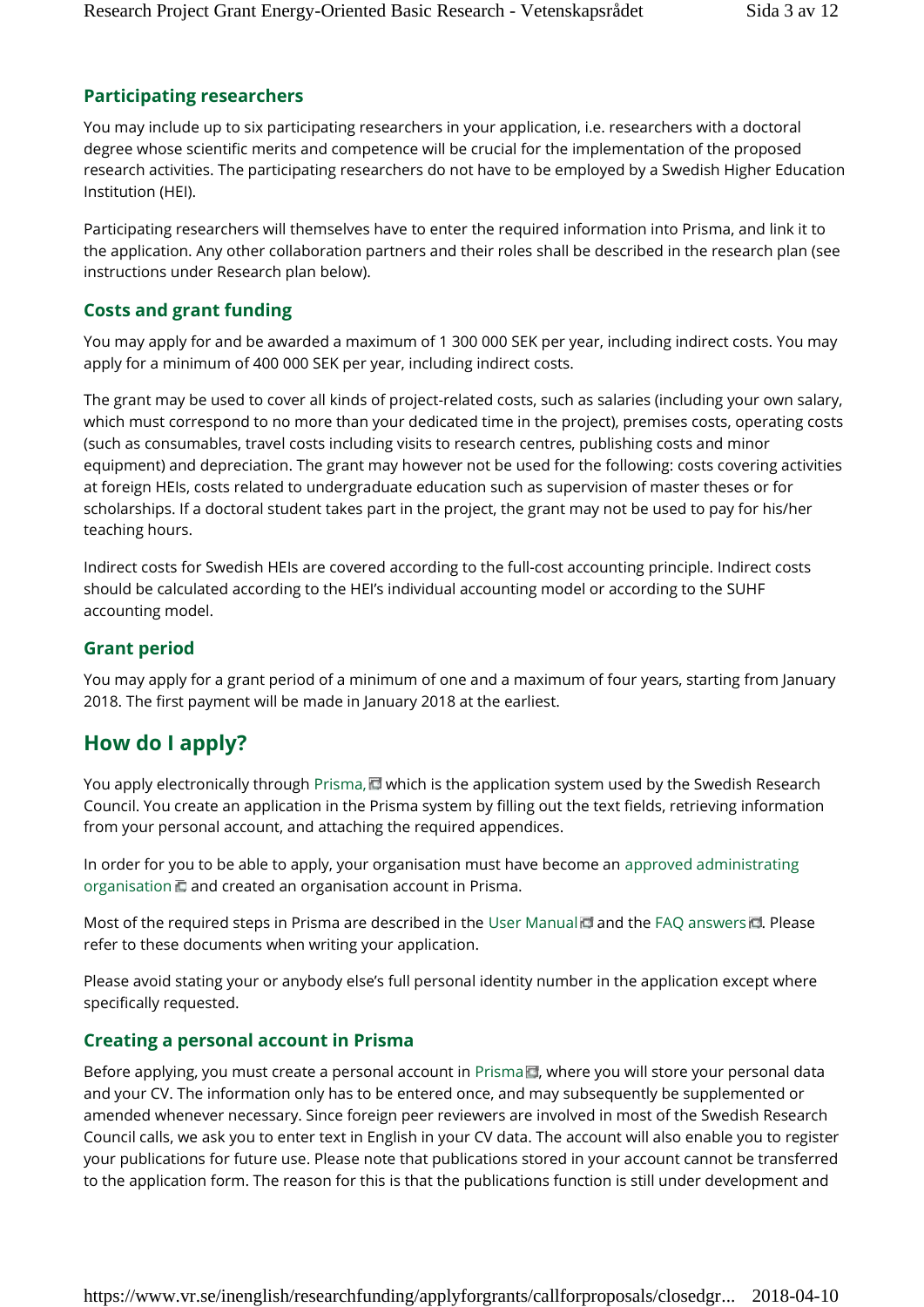has not yet been implemented in the Swedish Research Council's calls. The publications list must therefore be presented in the form of an attached PDF file (see instructions under Publications below).

Please remember to create your personal account well in advance. The applications that you register in Prisma will be linked to your personal account.

Any other participants involved in the preparation of the application must also create an individual Prisma account, and agree to their participation. Once that has been done, they will be able to link their account data to the application.

#### **Text**

Some text fields are formattable, which means that in those fields you can change the font and size and insert certain tables, formulas and symbols. If you have written the text in advance using Microsoft Word, you will also be able to copy-paste the text and keep the initial formatting. Pictures can however not be inserted into the text fields.

All text fields have limitations as to the number of characters and this will be illustrated by means of a character counter. If you use too many characters you will not be able to register the application.

#### **Attached documents and appendices**

An appendix designed according to the instructions provided shall be attached to some fields. The appendix may only consist of one file, and you can only attach documents in PDF format. All appendices are limited in terms of file size and number of pages. You will not be able to attach a file that exceeds the stated maximum file size.

#### **Signing**

Both you, as applicant, and the official representative of the administrating organisation, must sign the application electronically in Prisma. More information can be found under Registering the application below.

# **What must the application contain?**

Please familiarise yourself with the application form in Prisma at the same time as you read through the instructions below.

#### **Language**

The scientific assessment of the applications is partly done by foreign peer reviewers. To guarantee a wellfunctioning procedure and a level playing field in the review process, we therefore ask you to submit your application in English unless where otherwise is called for.

#### **Application subsections**

The application form contains the following tabs:

- Descriptive data
- Research description
- Budget and research resources
- Publications
- Administrating organisation
- Participants
- CV

Below you will find an outline of the information required under each tab. Mandatory information is marked with an asterisk (\*) in Prisma.

#### **Descriptive data**

https://www.vr.se/inenglish/researchfunding/applyforgrants/callforproposals/closedgr... 2018-04-10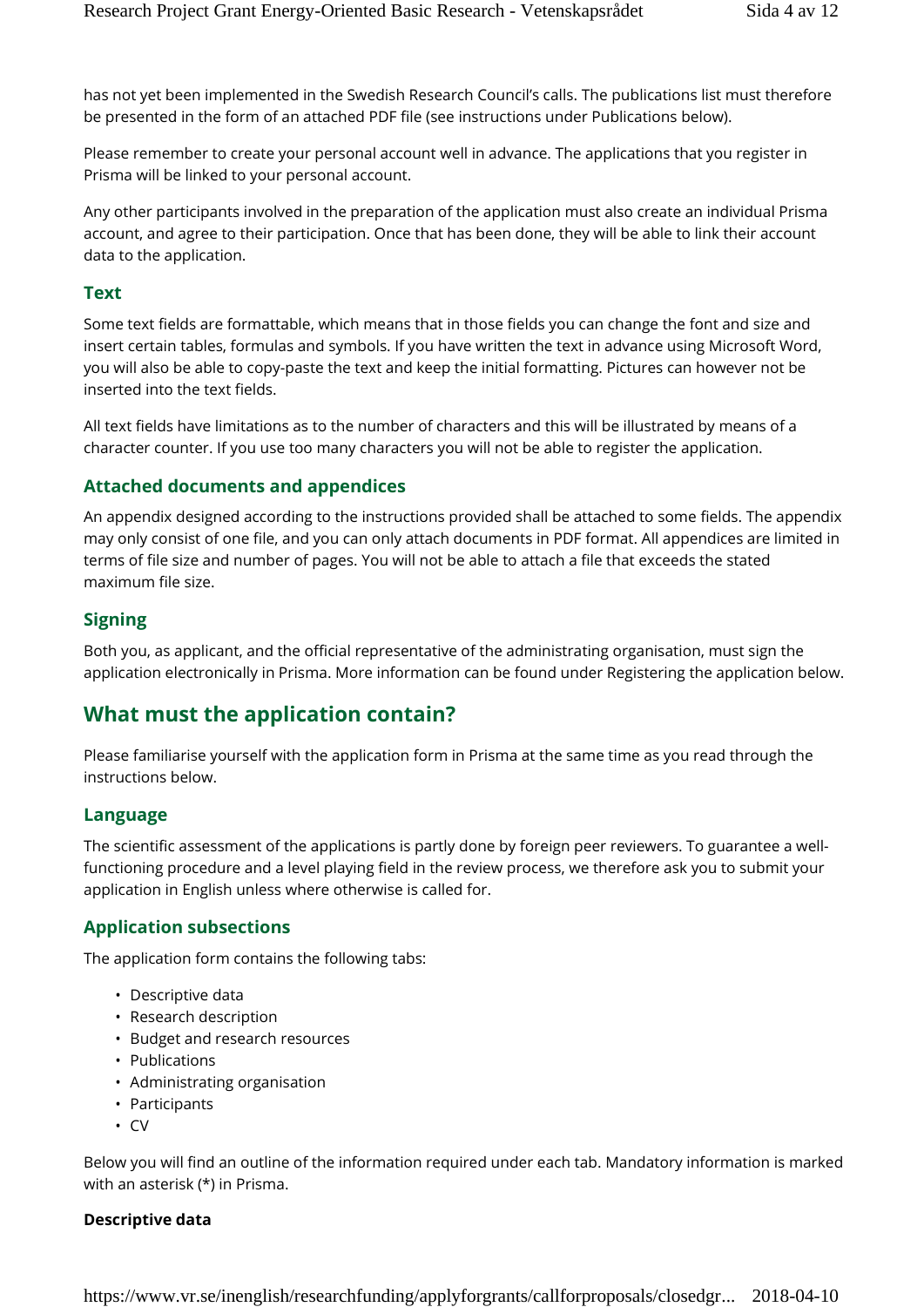Under this tab, please list the project title in Swedish and English, the project period (number of years), and select SCB classification codes and keywords. Please also provide an abstract and a popular science description (see instructions below).

#### *Abstract*

The research plan abstract should contain a brief description of:

- The research activities to be undertaken.
- The project implementation: the project organisation, the time table and the scientific methods to be used.
- The significance of the planned research, including its potential to contribute to an entirely renewable energy system, a resource-efficient society and/or a flexible and robust energy system.

The abstract should include a brief outline of the aim and the implementation of the research activities. Please use wording that can also be understood by somebody with a different scientific background.

The outline may contain a maximum of 1 500 characters, including blank spaces (approximately half an A4 page in Times New Roman, size 12, single spacing).

#### *Popular scientific description*

Describe the project in a way that makes it possible to understand for a person not familiar with the subject. Describe why and how the research will be conducted, and explain in what way the new knowledge might be important.

The popular scientific description is an important tool for us when we provide information about the research funded. If the Swedish Energy Agency approves your application, we therefore reserve the right to use the description for information purposes.

**Note:** Unlike the rest of the application, the popular scientific description must be written in Swedish.

The description may contain a maximum of 4 500 characters, including blank spaces (approximately one A4 page in Times New Roman, size 12, single spacing).

#### **Research summary**

Under this tab, please attach you research plan, describe ethical considerations and relevance to the focus area.

#### *The contribution of the project to the transition to a long-term sustainable energy system*

Describe the way in which your project can contribute to the transition to a long-term sustainable energy system by facilitating the development of an entirely renewable energy system, a resource-efficient society and/or a flexible and robust energy system. The description may contain a maximum of 16 000 characters, including blank spaces (approximately four A4 pages in Times New Roman, size 12, single spacing) and **shall be written in Swedish.**

Please note that applications under the call in the first instance will be assessed on the basis of the relevance of the project aims to the solution of a problem or development of new knowledge relating to crucial challenges with good potential for contributing to an entirely renewable energy system, a resourceefficient society and/or a flexible and robust energy system. The information provided under this heading in the application is important for this assessment. Only projects that receive a grading of at least 6 out of 7 in this initial assessment will be taken forward to the assessment of scientific quality.

The following headings shall be included: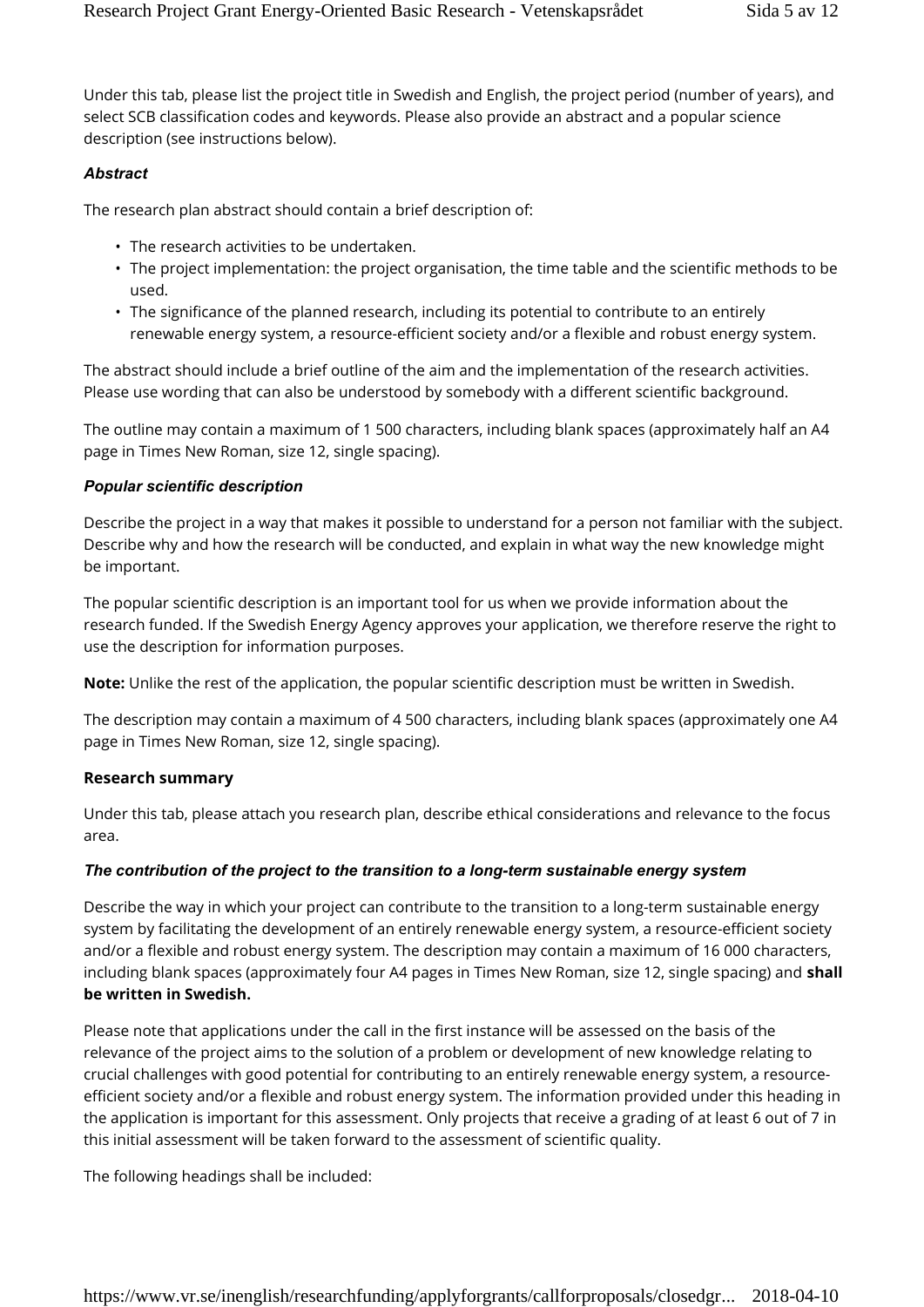- **Main challenges to realising the potential of the application/applications to contribute to an entirely renewable energy system, a resource-efficient society and/or a flexible and robust energy system.** What techniques/applications may the project contribute to developing? What are the main challenges to the techniques/applications in question contributing to an entirely renewable energy system, a resource-efficient society and/or a flexible and robust energy system?
- **Project goals.** Examples of goals may include the questions to be answered or the results to be achieved, and should preferably be listed as bullet points. **Please note that the goals shall be identical to those stated in the research plan, but stated in Swedish here!**
- **The relevance of the project goals to an entirely renewable energy system, a resourceefficient society and/or a flexible and robust energy system.** How do the project goals contribute to meeting main challenges to the techniques/applications in question contributing to an entirely renewable energy system, a resource-efficient society and/or a flexible and robust energy system?
- **Prerequisites for the project results being implemented in the energy system in the long term.** What are the prerequisites for the results being put into practical use in the development of a sustainable energy system? What type of collaboration, recipient capacity within industry, etc. may facilitate this?

Collaboration with business partners, for example in a reference group, and other prerequisites that may contribute to ensuring the relevance of the project results for the development of the application(s) and realising the project's potential to contribute to the transition to a long-term sustainable energy system are considered a strength in the assessment of the project.

Please note however that the call only supports basic research projects, i.e. experimental or theoretical work that in the first instance aims to acquire new knowledge about the fundamental causes of phenomena and observable facts, and is not aimed at any direct commercial application or use.

#### *Ethical considerations*

Present the ethical issues raised by the research, and explain how they will be addressed in the research activities. Please also indicate whether the research includes animal experiments, experiments involving human subjects, or the handling of personal data. If the research does not raise any ethical issues, this should also be stated.

#### *Research plan*

Please attach your research plan in a PDF format. Please note that the appendix may only contain one file, with a maximum size of 10 MB.

The research plan should consist of a brief but complete description of the research task. The research plan should be given a forward-looking focus and comprise a maximum of ten page-numbered A4 pages in Times New Roman, font size 12, single spacing, including references and any images. **Please note that any content in excess of the stated maximum number of pages will not be taken into account when assessing your application.**

The following information must be included under separate headings in the research plan, listed in the given order:

- **Purpose:** Present the overall purpose of the research project.
- **Project aims:** The aims may for instance include the research questions to be answered or the specific research objectives to be achieved. The aims should preferably be stated as bullet points.
- **Survey of the field:** Outline previous research, conducted by either yourself or by others, as well as earlier research results in the field. Please provide key references.
- **Project description:** Summarie the project by describing the theories, methods, time table and implementation. You should also describe the project organisation and clarify your own and any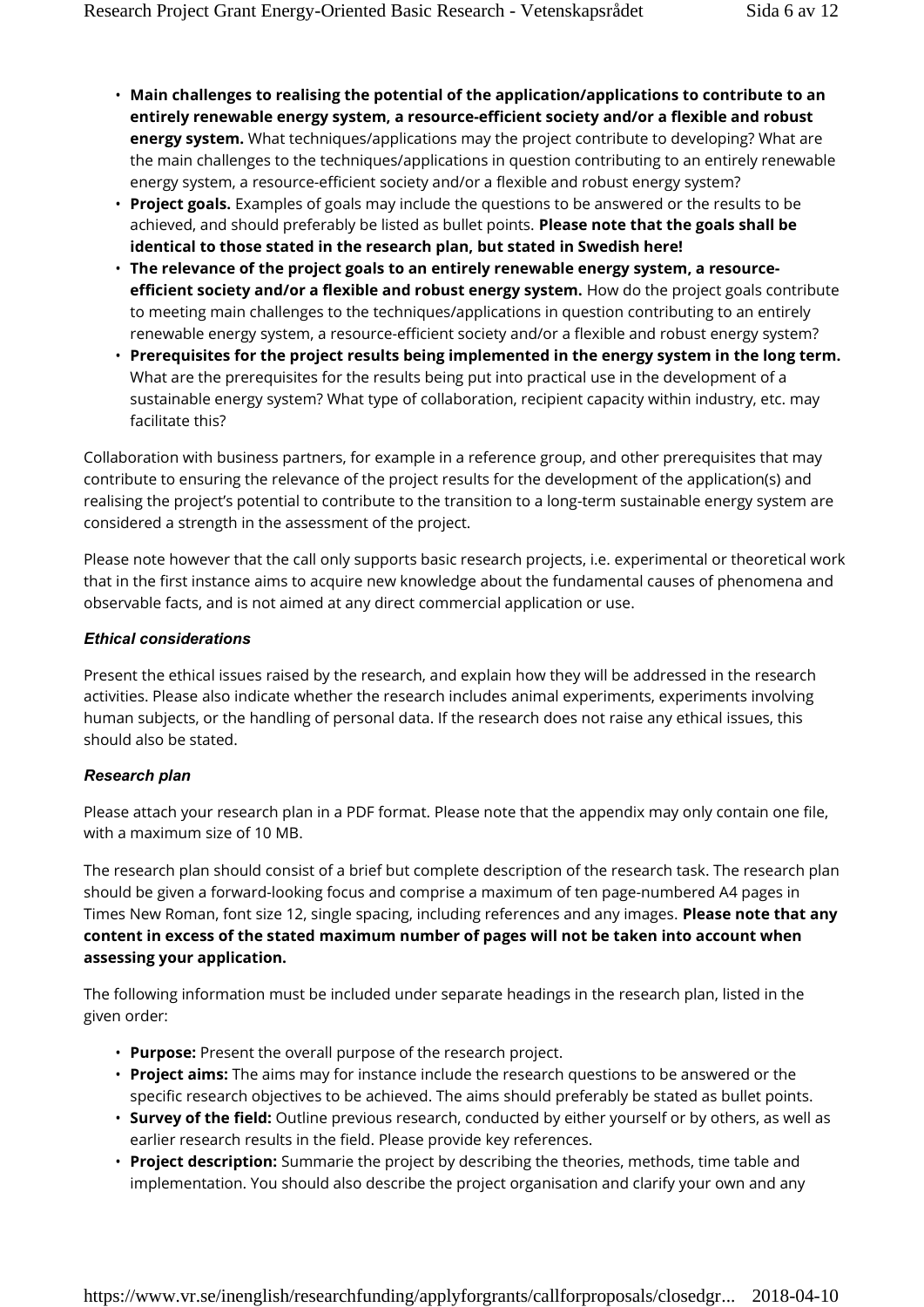participating researchers' roles in the project. In this section, you may also include other researchers, who are not listed as participants in the application form.

- **Significance for the research field:** Describe the project's significance to the research area.
- **Preliminary results:** Describe your own experiments and pilot studies in the research area. If there are no preliminary results, this should also be stated.
- **Other applications or grants:** Describe similarities with and differences from associated projects within the research group. Such projects may be in progress or completed, or in the application phase (submitted as well as planned applications).

Provide information on the following points under a separate heading if relevant to your application:

- **Equipment:** Describe the basic equipment that you and the team will have at your disposal for the project.
- **Need for infrastructure:** Specify the need for international and national infrastructure within the project. Also specify the need for local infrastructure if such equipment depreciation costs are included in the application. Read more about research infrastructure supported by the Swedish Research Council  $\blacksquare$ .
- **International and national collaboration:** Describe your and your team's collaboration with Swedish/foreign researchers and research groups. Indicate whether you participate in, or refer to, international collaboration in your research. You may use project grant funds to co-finance EU projects with a similar aim and direction. Indicate whether such coordination is being envisaged in the research plan.
- **Independent line of research:** If you are currently or will be working in a large group, please show how your project relates to the other projects of the group. If you are continuing work on a project that was fully or partly initiated during your doctoral or postdoctoral studies, you must also describe how your project relates to the research conducted by your former research advisor.

#### **Budget and research resources**

Under this tab, please show personnel costs, other costs and any other project funding sources. The grant may be used to cover all kinds of project-related costs, such as salaries, premises costs, operating costs and depreciation. Exceptions are costs covering activities at foreign HEIs, supervision of master theses, and scholarships, which may not be funded.

Projects under the call may be awarded a maximum of 1 300 000 SEK per year.

#### *Project personnel*

Specify the dedicated time in the project (as a percentage of a full-time equivalent) for all project personnel, including yourself, any other researchers and other personnel. Your dedicated time as project leader must equal at least 20 per cent of a full-time equivalent.

You must also include salaries for which you request funding, for yourself and/or other project personnel. Quote the amounts both in proportion to the full-time monthly salary and as actual annual earnings (including social security contributions). Quote the rounded amounts in SEK.

#### *Other costs*

Describe other project-related costs (such as premises costs, operating costs and depreciation costs). Please quote rounded annual amounts.

You may only include the proportion of the depreciation costs that corresponds to the use of the equipment in the project for which you request funding. You may not include depreciation costs relating to equipment that is fully financed by means of other grants. If you have questions about what qualifies as local research infrastructure, acquisition values, or how to calculate the depreciation cost, please contact your administrating organisation.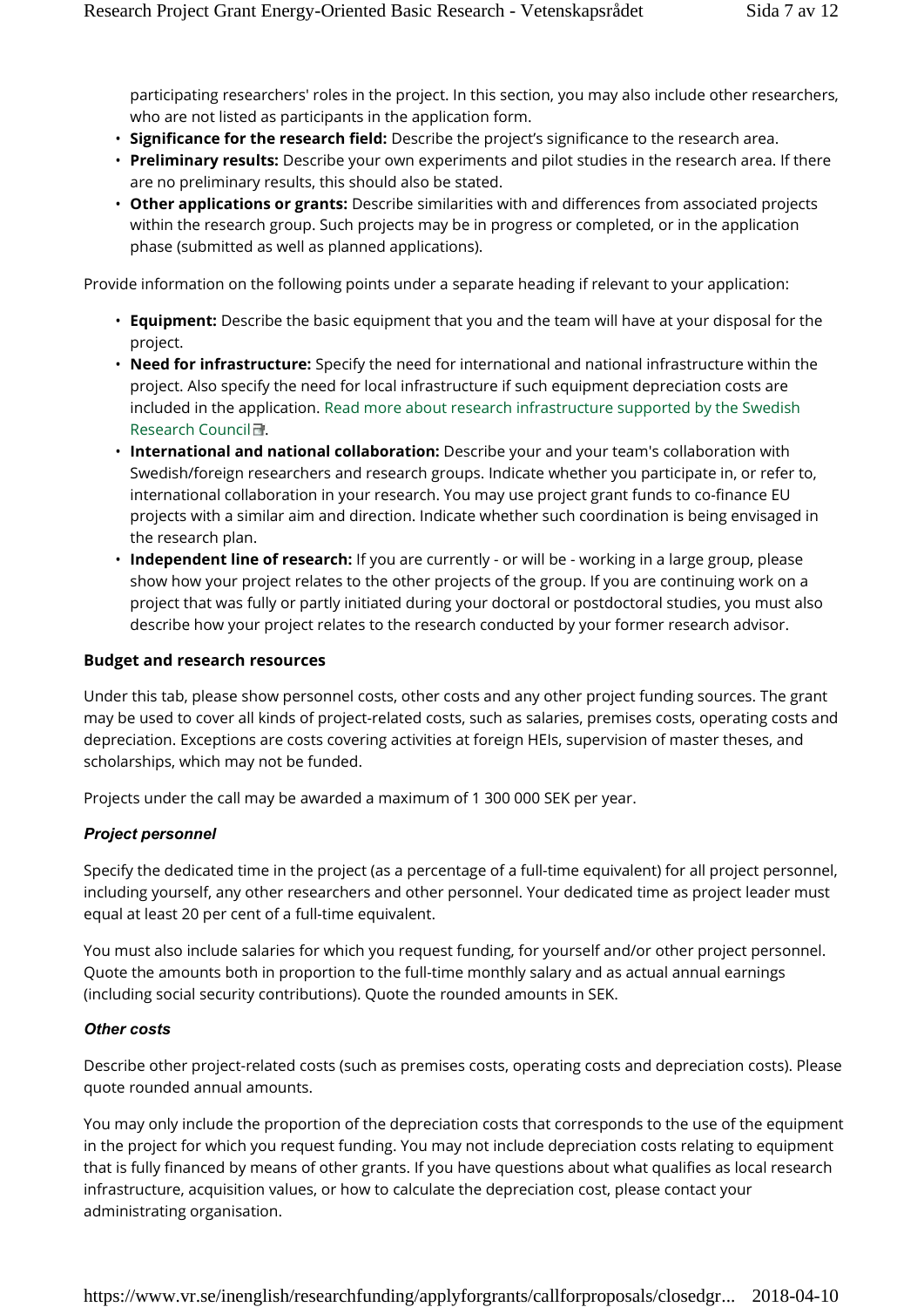#### *Total project cost*

The application system will automatically add up the budget items that you enter in a table. The total amount requested shall also include indirect costs. You will have to add the indirect costs yourself to the table according to the SUHF accounting model. In this section, please add any other additional project costs (for which you do not request funding in this application).

For questions as to what qualifies as a direct or indirect cost, please contact your administrating organisation.

#### *Explanation of the proposed budget*

Write a brief justification statement for each item in the proposed budget. The statement may contain a maximum of 4 000 characters including blank spaces (equivalent to approximately one A4 page in Times New Roman, font size 12, single line spacing).

#### *Other funding*

List any other funding (whole or part) of the project received/applied for by you or any other researcher besides the funding requested in this application. Quote the rounded amounts in SEK.

#### **Publications**

Under this tab, please attach your and the participating researchers' publications lists in a PDF format. Please note that the appendix may only contain one file, with a maximum size of 10 MB. If the attachment contains several files, you will therefore have to join them into a single file.

Include publications made in the last eight years and mark the five publications on each list that are the most relevant to the project with an asterisk (\*). In each list, the researcher's name shall be indicated in bold and also be shown in the page heading of the list. Sort the publications under the following numbered headings in the given order:

- 1. **Peer-reviewed original articles**
- 2. **Peer-reviewed conference contributions** (the findings presented may not have been reported in other publications).
- 3. **Monographs**
- 4. **Research review articles**
- 5. **Books and book chapters**
- 6. **Popular science publications including books/presentations**

**Note:** You may only include articles (or equivalent) that have been published or accepted for publication at the time of applying. The application cannot be supplemented with publications after the call has closed.

Citation data, including the number of citations per publication, must be provided after each publication reference. The number of citations (n) must be preceded by the phrase "Number of citations: n". Each list shall also state the five most cited publications, irrespective of the publication year, with citation data presented in the same way.

Citation data must be shown for:

- Peer-reviewed original articles
- Peer-reviewed conference contributions
- Research review articles, books and book chapters

List the database used at the top of the publications list. You may choose from the following databases:

- Web of Science
- Google Scholar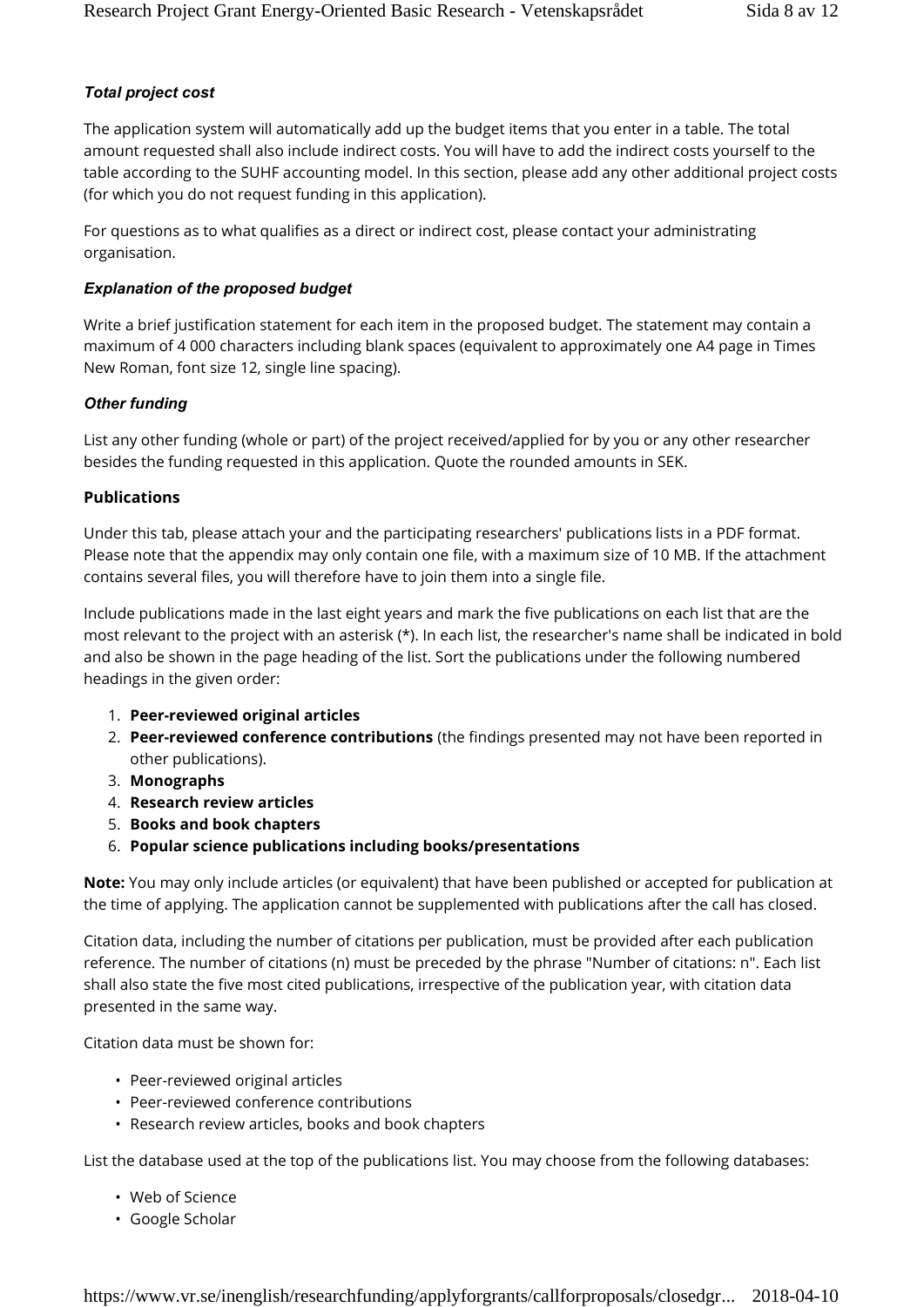- Scopus (Elsevier)
- SPIRES
- ADS (The SAO/NASA Astrophysics Data System)
- MathSciNet

**Note:** The Swedish Research Council has a restrictive view on bibliometric comparisons between individuals. The citation data given will only be used as one part of an overall evaluation performed by experts in each subject field.

#### **Administrating organisation**

Under this tab, please list the administrating organisation and the project site. The administrating organisation is the organisation that administers and accounts for the funds of the project awarded under the terms and conditions laid down. The project site is the organisational unit where the project will be based. The administrating organisation and the project site generally correspond to the HEI and the department where the project leader will be employed.

An application can only be linked to an administrating organisation with an approved Prisma account. Unless your administrating organisation already has such an account, you will have to ask it to apply for an organisation account with the Swedish Research Council.

Please contact your administrating organisation if your project site does not appear on the list. You have to provide the project site information to be able to finalise the registration of the application.

#### **Participants**

In this section, you may invite participating researchers and administrators to join the application. A participating researcher refers to a person with a doctoral degree who is involved in the project, and whose scientific merits and competence will be crucial for the implementation of the proposed research activities. A participating administrator is a person who does not take part in the project itself but can help you register and edit information in the application.

You may invite participants, who do not yet hold a Prisma account. Each one of them must however open a personal Prisma account to be able to contribute to your application.

All participants must accept the invitation and participating researchers must enter their CV data in the application before you can finalise the application registration. Please make sure that you use the correct email addresses when you send invitations to participants, and that each address is linked to invited person's Prisma account.

#### **CV**

Under this tab, please retrieve and enter relevant CV data stored in your personal Prisma account. Any participating researchers will have to enter their respective CV data in the application. The following information (where available) must always be provided in each CV and limited to the number specified:

- **Education**: Graduate studies, specialist degree, as well as basic and advanced education.
- **Professional history**: Current employment (including whether it is a permanent position or not) and longer relevant positions you have held, postdoctoral visits (should also be included as a position/employment if applicable), research exchanges that are relevant for the research described and any longer interruption in the research that has affected your ability to qualify as a researcher.
- **Merits and awards**: Fellowship, supervised persons (postdocs and postgraduate students; indicate the total number for each category and indicate up to 10 persons that are most relevant), up to 10 of your most relevant awarded competitive grants, up to 10 of your most relevant awards and distinctions, as well as up to 20 potential other merits of relevance to the application.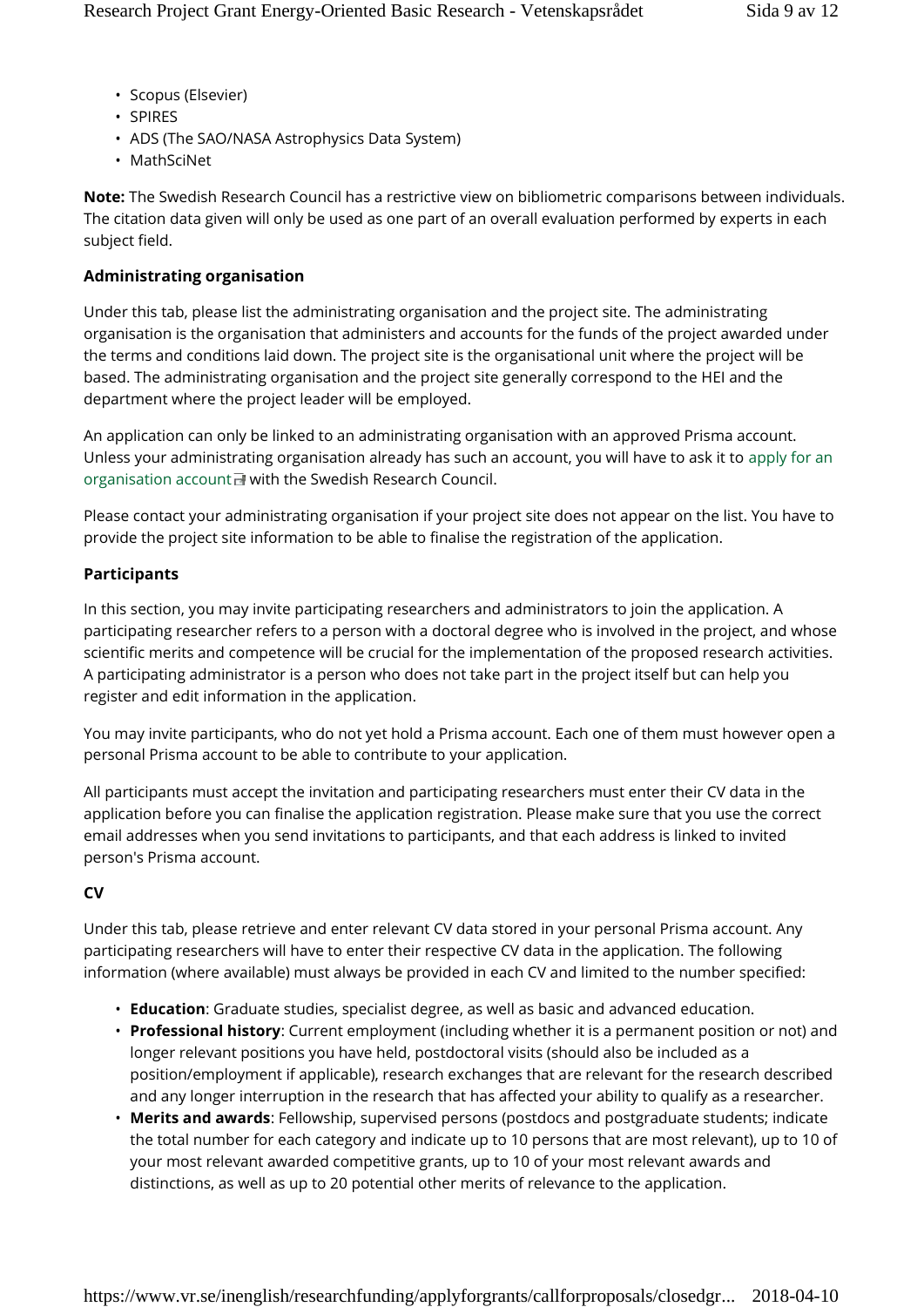• **Intellectual property:** For example patents and freely available computer programs that you have developed; please indicate up to 10 of your most relevant.

# **Registering the application**

When you open the Registering the application tab, the system will perform a check to verify if any mandatory information is missing and inform you of any need for supplements. The application will not be registered unless you click the Register button.

Please use the preview function in order to double-check your application before submitting it!

**Note:** Please note that all invited participants must accept your invitation before you can proceed to register the application. Invitations that have not been accepted have to be removed.

The registered application can then be viewed in your personal Prisma account, under Applications in the Applications and grants tab. If necessary, a registered application may be de-registered, edited and reregistered up to the call deadline.

**You are responsible for ensuring that the application is complete, that is to say that the application form is filled out correctly, the required appendices are submitted, and the requested information is provided in accordance with the instructions. Please only submit specifically requested information. After the closing date, additions to the application will only be accepted in cases where we have asked for this.**

### **Signing the application**

When you register the application, it will automatically be signed by you in your capacity as project leader. The application must also be signed by the official representative of the administrating organisation in order for it to be considered complete and be processed further in the review process. This representative is normally the head of the department where the research will be conducted, but that will depend on the organisational structure of your administrating organisation.

The signature *of the applicant* confirms that:

- The information contained in the application is correct and in line with the instructions from the Swedish Research Council.
- Any side-line occupation and/or commercial ties have been reported to the administrating organisation, and that no conflict with the principles of good research practice has been established.
- The necessary permits and approvals are in place at the start of the project, e.g. concerning the ethical review.

The signature *of the administrating organisation* confirms that:

- The organisation will accommodate the research and the equipment, and employ the applicant during the time period and to the extent presented in the application.
- The organisation approves the cost estimate presented in the application.
- The project will be conducted in accordance with Swedish law.

The parties must have discussed the above-mentioned points before the representative of the administrating organisation approves and signs the application.

**Note:** The official representative of the administrating organisation must have signed the application in Prisma no later than one week (seven calendar days) after the application deadline for it to be considered further in the review process.

# **What happens next?**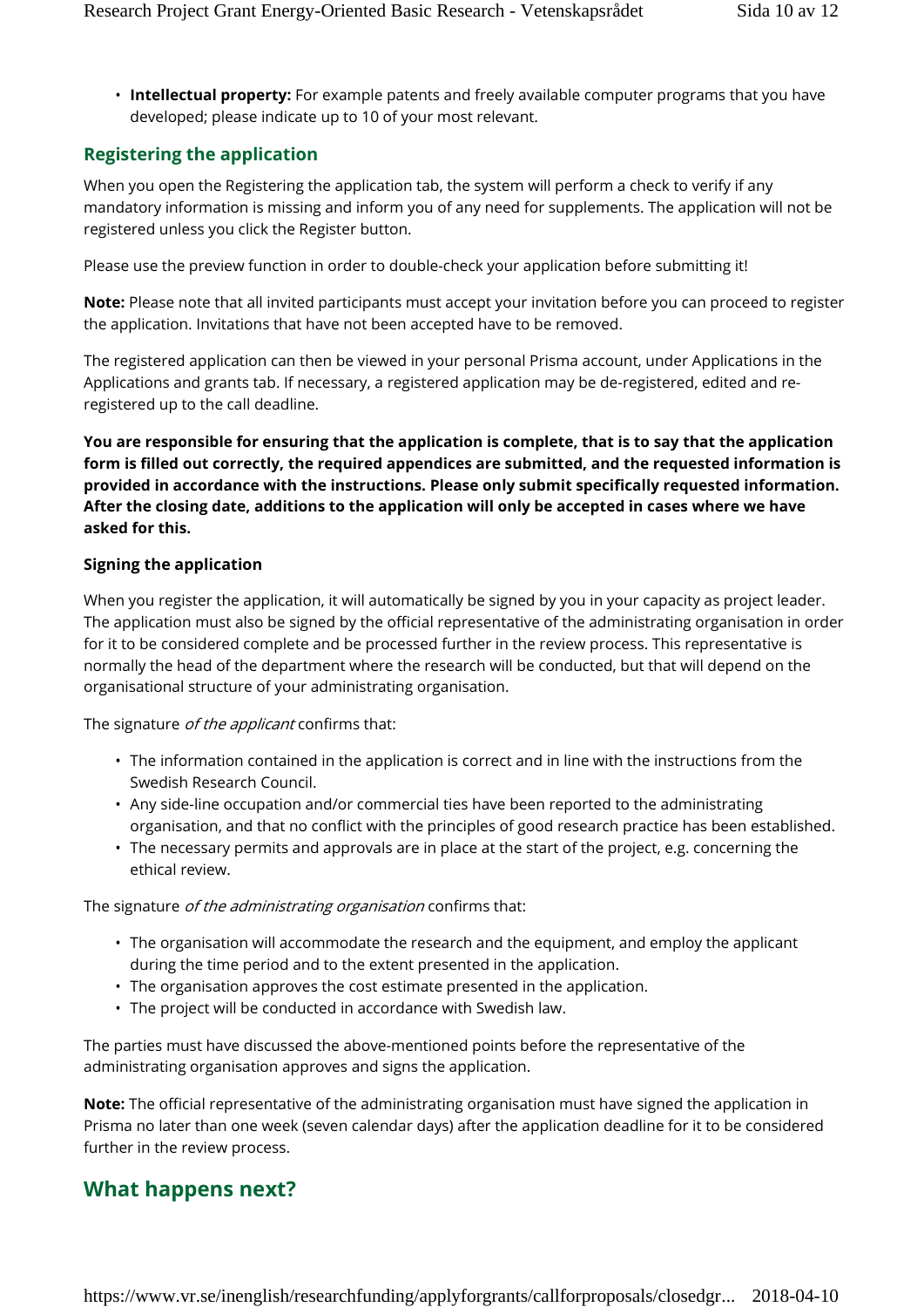When the call closes (14.00/2 p.m. on the final day for submission of applications), the registered application will automatically become final and given a registration number.

Your registered application will automatically be forwarded to the official representative of the administrating organisation, who must sign the application no later than one week (seven calendar days) after the application deadline. You will receive an auto-generated email when the application has been signed.

You will find information about the status of the application, the registration number and the application signature under the tab Applications and grants in your account.

#### **Scientific evaluation**

The scientific assessment of the application will be made by the Swedish Energy Agency's Basic Research Committee. The Committee evaluates the projects on the basis of the information provided under the application heading "The contribution of the project to the transition to a long-term sustainable energy system" based on the relevance of the project goals to solving a problem or developing new knowledge about crucial challenges with good potential to contribute to an entirely renewable energy system, a resource-efficient society and/or a flexible and robust energy system.

Applications that receive a grading of at least 6 out of 7 by the Swedish Energy Agency's Basic Research Committee will be forwarded to the Swedish Research Council's review panels within natural and engineering sciences  $\Box$ , which will assess the scientific quality on the basis of the assessment criteria  $\Box$ established by the Swedish Research Council for the area.

The Swedish Energy Agency's final selection of applications is made based on their potential to contribute to energy transition by facilitating the development of:

- An entirely renewable energy system
- A resource-efficient society
- A flexible and robust energy system

The Swedish Energy Agency wishes to promote diversity and gender equality, and therefore likes to see these issues addressed in the composition of the project group and in the choice of project leader, as well as in the implementation of the project, its contents and in the effects it strives to achieve.

If an application does not comply with the instructions, this will be taken into account in the assessment.

The Swedish Research Council's conflict of interest policy

The Swedish Research Council's gender equality strategy  $\Box$ 

#### **Decisions**

The Swedish Energy Agency will make the decision on the applications no later than November 2017. The decision to reject applications that do not achieve a sufficiently high grade in the Basic Research Committee's first stage assessment will be made earlier. Following the decisions, notice of the decisions as well as any statements and/or other documents will be published in your personal account in Prisma. Projects granted funds will also receive an award letter from the Swedish Energy Agency, which will then administrate all further grants awarded.

## **Contact**

#### **Questions relating to the application content:**

For questions relating to the application content, please contact any of the contact persons listed below:

Sara Malmgren, email: sara.malmgren@energimyndigheten.se, telephone: +46 (0)16-544 20 29